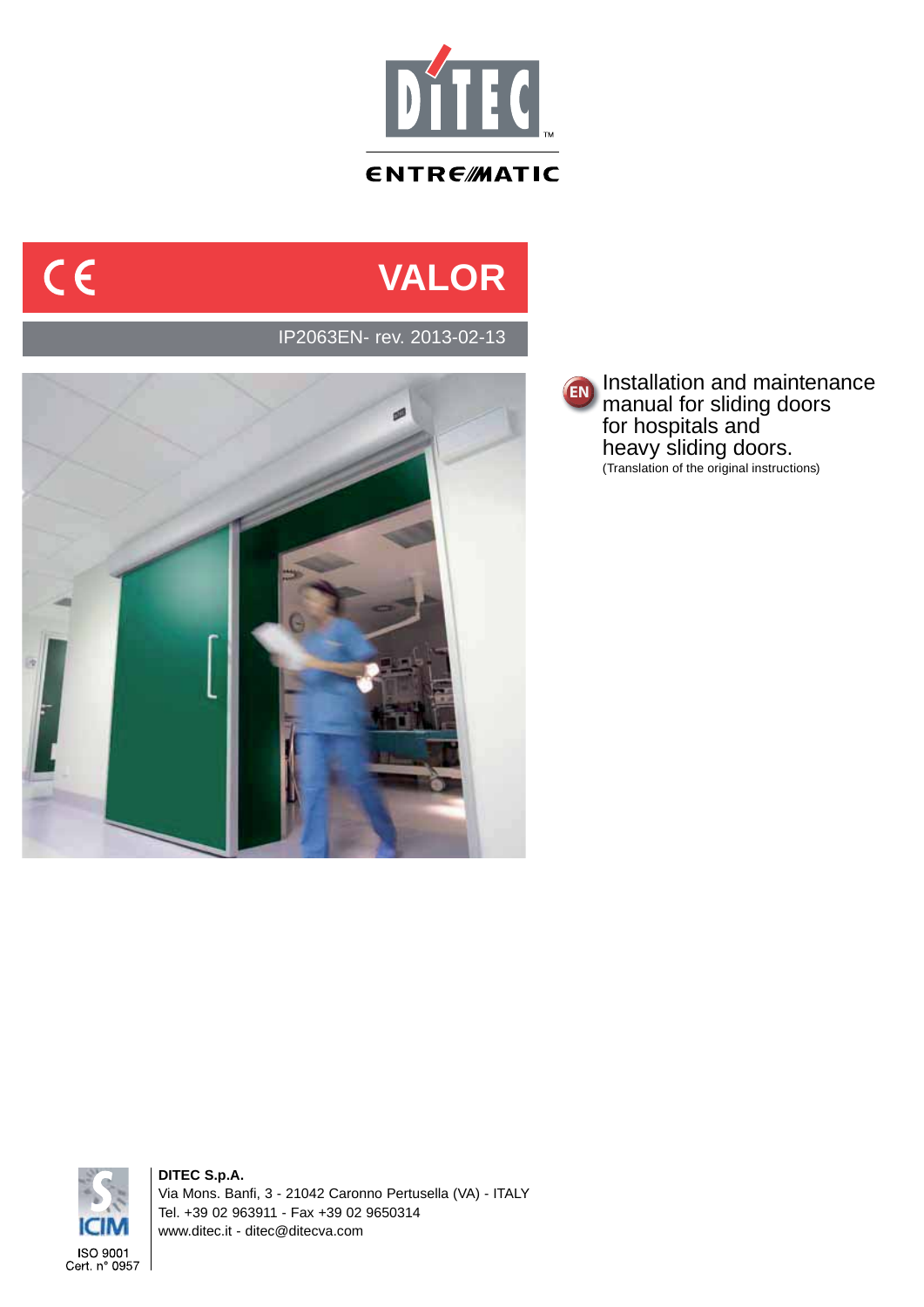### **INDEX**

| <b>Subject</b>                                                   | Page |
|------------------------------------------------------------------|------|
| General safety precautions<br>1.                                 | 3    |
| 2.<br>Declaration of incorporation of partly completed machinery | 4    |
| <b>Machinery Directive</b><br>2.1                                | 4    |
| 3.<br>Technical specifications                                   | 5    |
| Operating instructions<br>3.1                                    | 5    |
| Standard installation<br>4.                                      | 6    |
| 5.<br>VALORHH box fastening                                      |      |
| 6.<br>VALORHS box fastening                                      | 9    |
| VALORHH door wing installation and adjustment<br>7.              | 11   |
| 8.<br>VALORHS door wing installation and adjustment              | 12   |
| 9.<br>Floor guide installation                                   | 13   |
| Belt adjustment<br>10.                                           | 14   |
| Lock device installation<br>11 <sub>1</sub>                      | 15   |
| Connection of power supply<br>12.                                | 16   |
| 13. Routine maintenance plan                                     | 17   |
| 14. Operating instructions                                       | 19   |
| 14.1 General safety precautions                                  | 19   |
| 14.2 Manual release instructions                                 | 20   |
| 14.3 Function selector instructions                              | 20   |

### **CAPTION**

This symbol indicates instructions or notes regarding safety issues which require particular attention.

**i** This symbol indicates informations which are useful for correct product function.

This symbol indicates instructions or notes intended for technical and expert personnel.

**STOP** This symbol indicates operations not to be effected for not compromise the correct operation of the automation.

This symbol indicates options and parameters which are only available with the indicated item.

This symbol indicates options and parameters which are not available with the indicated item.

### **All right reserved**

All data and specifications have been drawn up and checked with the greatest care. The manufacturer cannot however take any responsibility for eventual errors, ommisions or incomplete data due to technical or illustrative purposes.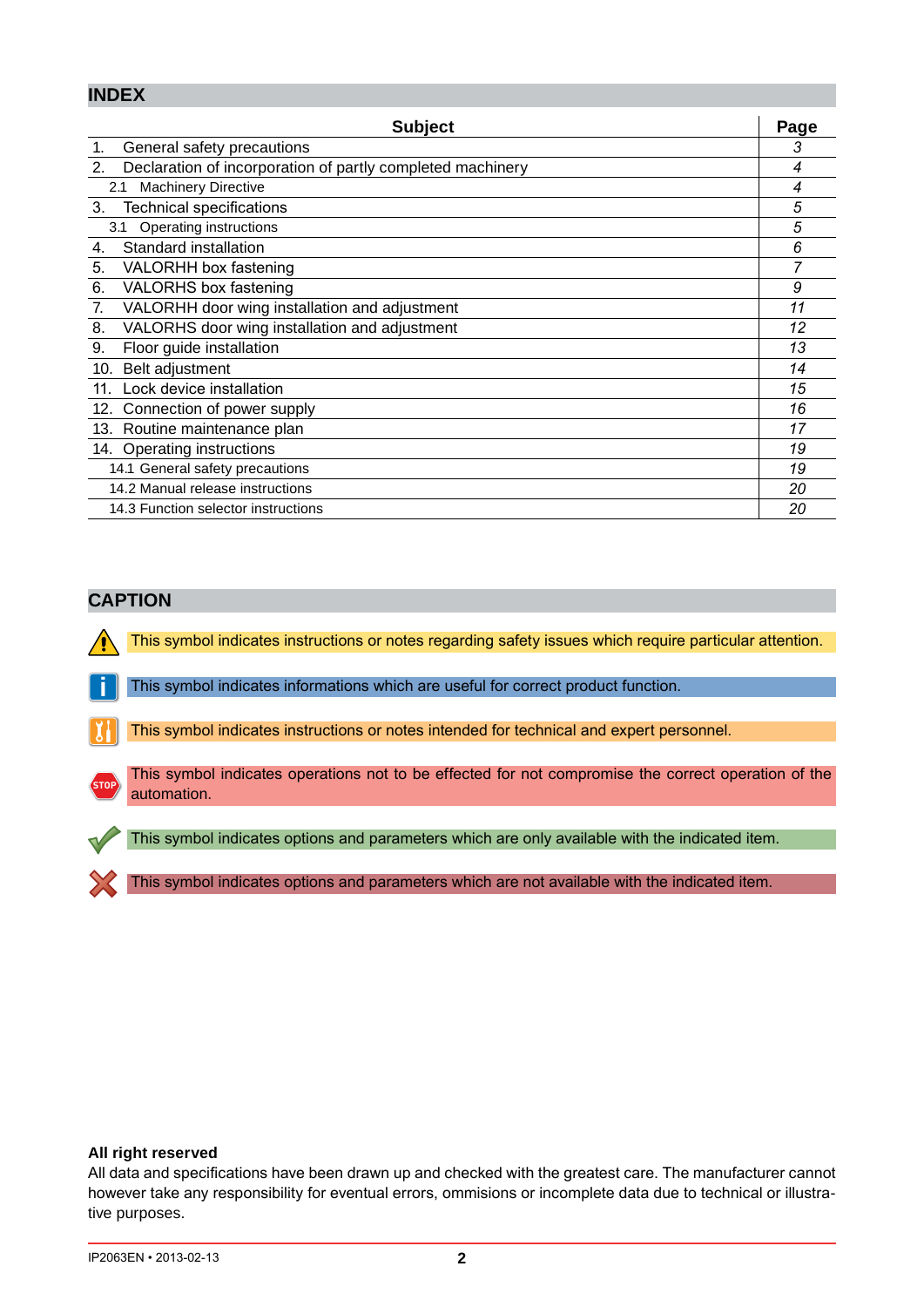#### $1<sup>1</sup>$ **GENERAL SAFETY PRECAUTIONS**

This installation manual is intended for qualified personnel only.

Installation, electrical connections and adjustments must be performed in accordance with Good Working Methods and in compliance with applicable regulations.

Before installing the product, carefully read the instructions. Bad installation could be hazardous. The packaging materials (plastic, polystyrene, etc.) should not be discarded in the environment or left within reach of children, as these are a potential source of hazard.

Before installing the product, make sure it is in perfect condition.

Do not install the product in an explosive environment and atmosphere: gas or inflammable fumes are a serious hazard risk.

Before installing the motors, make all structural changes relating to safety clearances and protection or segregation of all areas where there is risk of being crushed, cut or dragged, and danger areas in general.

Make sure the existing structure is up to standard in terms of strength and stability. The motor manufacturer is not responsible for failure to use Good Working Methods in building the frames to be motorized or for any deformation occurring during use.

The safety devices (photocells, safety edges, emergency stops, etc.) must be installed taking into account: applicable laws and directives. Good Working Methods, installation premises, system operating logic and the forces developed by the motorized door.

The safety devices must protect any areas where the risk exists of being crushed, cut or gragged, or where there are any other risks generated by the motorized door.

Apply hazard area notices required by applicable regulations.

Each installation must clearly show the identification details of the motorized door.

When necessary, connect the motorized door to a reliable earth system made in accordance with applicable safety regulations.

During installation, maintenance and repair, interrupt the power supply before opening the lid to access the electrical parts.

The protective casing of the automation must be removed by qualified personnel only.

To handle electronic parts, wear earthed antistatic conductive bracelets. The motor manufacturer declines all responsibility in the event of component parts being fitted that are not compatible with the safe an correct operation.

For repairs or replacements of products only original spare parts must be used. The installer shall provide all information relating to automatic, manual and emergency operation of the motorized door, and provide the user with operating instructions.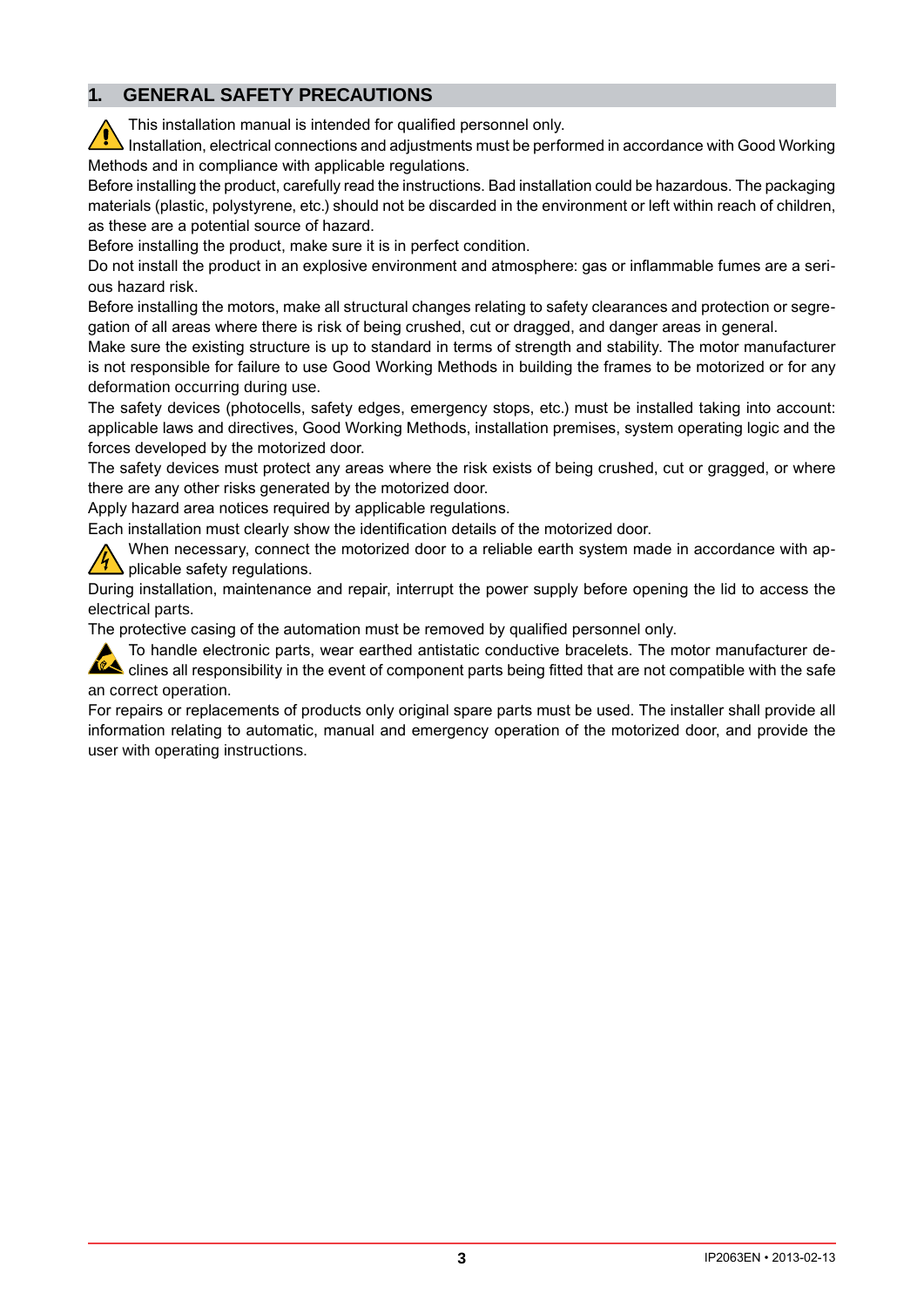#### $2.$ DECLARATION OF INCORPORATION OF PARTLY COMPLETED MACHINERY

### (Directive 2006/42/EC, Annex II-B)

The manufacturer DITEC S.p.A. with headquarters in Via Mons. Banfi, 3 - 21042 Caronno Pertusella (VA) -ITALY declares that the automation system for VALORHH-VALORHS sliding doors:

- has been constructed to be installed on a manual door to construct a machine pursuant to the Directive 2006/42/EC. The manufacturer of the motorized door shall declare conformity pursuant to the Directive 2006/42/EC (annex II-A), prior to the machine being put into service;
- conforms to applicable essential safety requirements indicated in annex I, chapter 1 of the Directive 2006/42/EC:
- conforms to the Low Voltage Directive 2006/95/EC;  $\overline{a}$
- conforms to the Electromagnetic Compatibility Directive 2004/108/EC;
- technical documentation conforms to Annex VII-B to the Directive 2006/42/EC:
- technical documentation is managed by Renato Calza with offices in Via Mons. Banfi, 3 21042 Caronno Pertusella (VA) - ITALY;
- a copy of technical documentation will be provided to national competent authorities, following a suitably justified request.

Caronno Pertusella, 10-11-2010

Silvano Angaroni (Managing<sup>p</sup> mivano

# 2.1 Machinery Directive

Pursuant to Machinery Directive (2006/42/EC) the installer who motorizes a door or gate has the same obligations as the manufacturer of machinery and as such must:

- prepare the technical file which must contain the documents indicated in Annex V of the Machinery Directive;  $\sim$ (The technical file must be kept and placed at the disposal of competent national authorities for at least ten years from the date of manufacture of the motorized door);
- draw up the EC Declaration of Conformity in accordance with Annex II-A of the Machinery Directive and deliver it to the customer:
- affix the EC marking on the motorized door in accordance with point 1.7.3 of Annex I of the Machinery **Directive**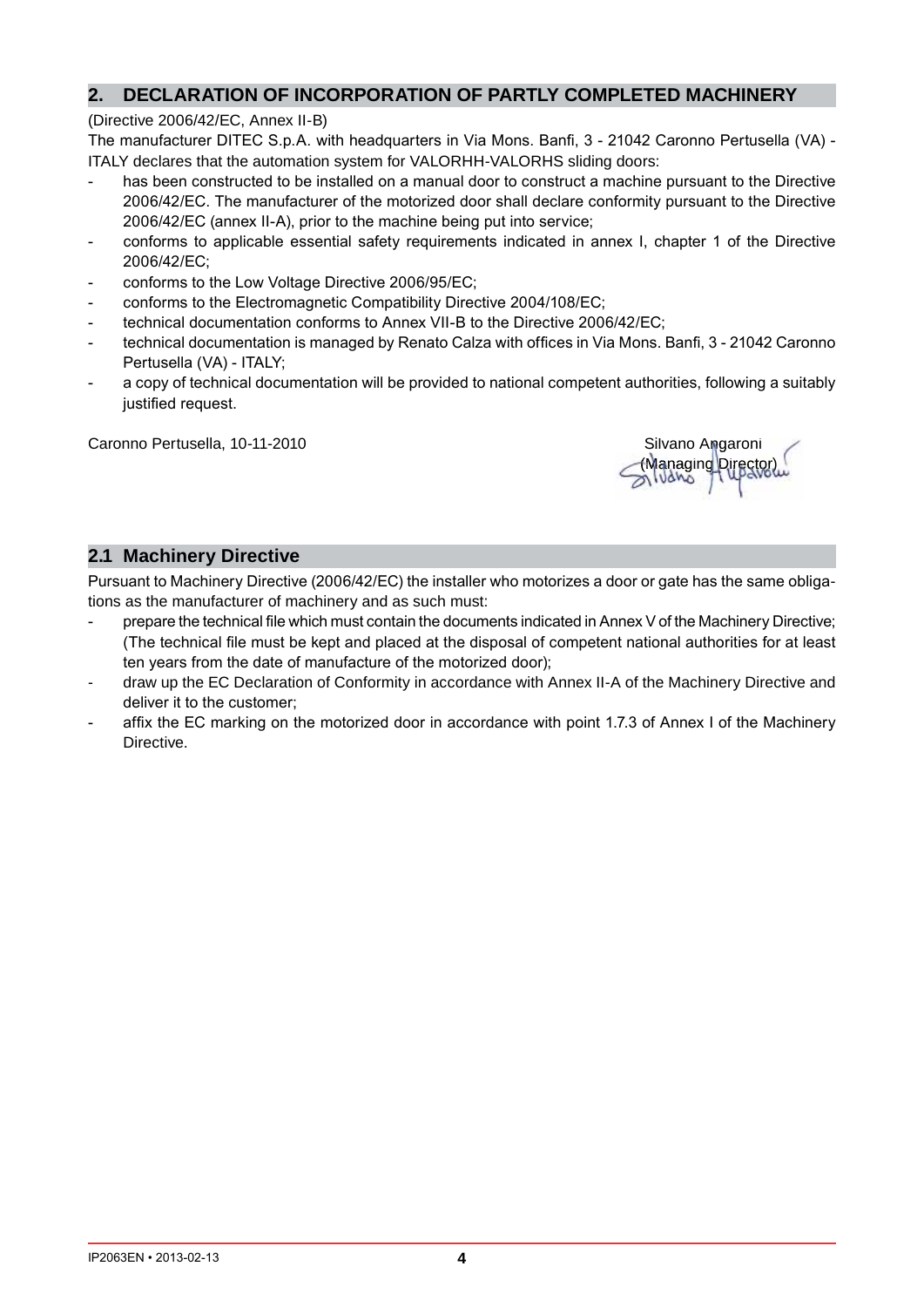# **3. TECHNICAL DETAILS**

|                                   | <b>VALORHH</b>                         | <b>VALORHS</b>                            |  |
|-----------------------------------|----------------------------------------|-------------------------------------------|--|
| <b>Power supply</b>               | 230 V~ 50/60 Hz                        | 230 V~ 50/60 Hz                           |  |
| <b>Absorption</b>                 | 1 A                                    | 1 A                                       |  |
| <b>Maximum speed 1 wing</b>       | $0.5$ m/s                              | $0.5$ m/s                                 |  |
| <b>Maximum speed 2 wings</b>      | $1.0 \text{ m/s}$                      | $1.0 \text{ m/s}$                         |  |
|                                   | 4 - INTENSE<br>5 - VERY INTENSE        | 4 - INTENSE                               |  |
| Service class                     |                                        | 5 - VERY INTENSE                          |  |
|                                   |                                        | 6 - CONTINUOUS                            |  |
|                                   | class $4:$ S3=30%<br>class $5:$ S3=60% | class 4: S3=30%                           |  |
| <b>Intermittence</b>              |                                        | class 5: S3=60%                           |  |
|                                   |                                        | class 6: $S3 = 100\%$                     |  |
| <b>Maximum load 1 wing</b>        | class 4: 200 kg                        | class 4: 200 kg                           |  |
|                                   | class 5: 160 kg                        | class 5: 170 kg                           |  |
| <b>Maximum load 2 wings</b>       | class 4: 200 kg                        | class 4: 340 kg                           |  |
|                                   | class 5: 160 kg                        | class 5: 300 kg                           |  |
| <b>Maximum load 1 wing</b>        |                                        | class 5: 300 kg                           |  |
| (2 wheels carriage)               |                                        | class 6: 220 kg                           |  |
| <b>Maximum load 2 wings</b>       |                                        | class 5: 360 kg                           |  |
| (2 wheels carriage)               |                                        | class 6: 300 kg                           |  |
| <b>Maximum load 1 wing</b>        |                                        | class 4: 450 kg                           |  |
| (3 carriages)                     |                                        | class 5: 350 kg                           |  |
| <b>Maximum load 2 wings</b>       |                                        | class 4: 500 kg                           |  |
| (3 carriages)                     |                                        | class 5: 400 kg                           |  |
| <b>Temperature</b>                | min +2 °C max +55 °C                   | min -20 °C max +55 °C                     |  |
| <b>Temperature with batteries</b> | min $+2$ °C max $+50$ °C               | min -10 $^{\circ}$ C max +50 $^{\circ}$ C |  |
| Degree of protection              | FOR INTERNAL USE ONLY                  | FOR INTERNAL USE ONLY                     |  |
| <b>Control panel</b>              | <b>EL32</b>                            | EL32                                      |  |

## **3.1 Operating instructions**

**Service class: 4** (minimum 10÷5 years of working life with 100÷200 cycles per day).

Applications: INTENSE (for apartment block, commercial and healthcare entrances with intense pedestrian use). **Service class: 5** (minimum 5 years of working life with 600 cycles per day).

**Applications: VERY INTENSE** (for shared entrances with very intense pedestrian use).

**Service class: 6** (minimum 5 years of working life with continuous use).

**Applications: CONTINUOUS** (for all special situations with continuous use).

- Performance characteristics are to be understood as referring to the recommended weight (approx. 2/3 of maximum permissible weight). When used with the maximum permissible weight a reduction in the above mentioned performance can be expected.
- Service class and the number of consecutive cycles are to be taken as merely indicative Having been statistically determined under average operating conditions, and are therefore not necessarily applicable to specifi c conditions of use.
- Each automatic entrance has variable elements such as: friction, balancing and environmental factors, all of which may substantially alter the performance characteristics of the automatic entrance or curtail its working life or parts thereof (including the automatic devices themselves). The installer should adopt suitable safety conditions for each particular installation.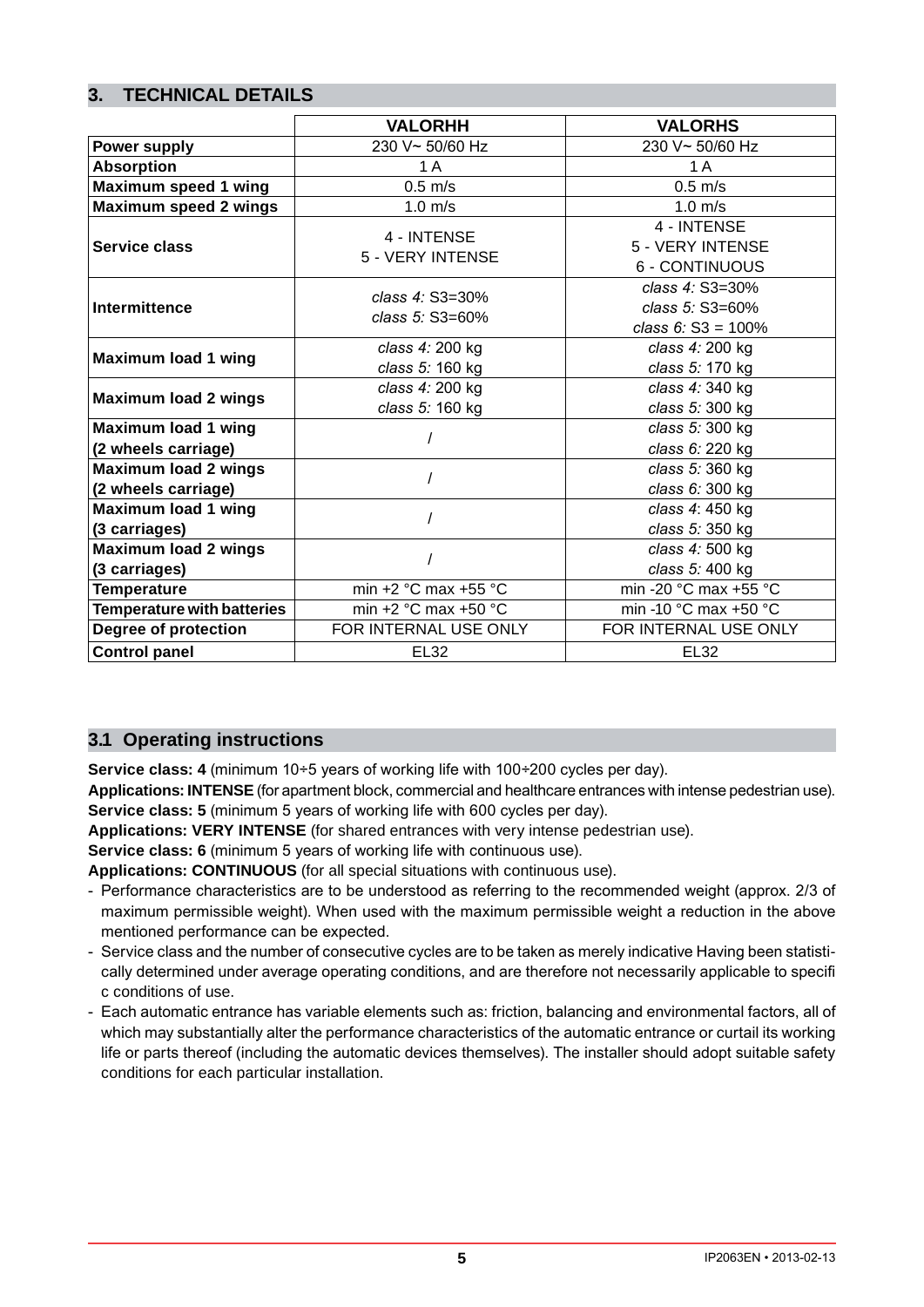# **4. STANDARD INSTALLATION**



| Ref.           | Code             | <b>Description</b>                                                                |  |  |
|----------------|------------------|-----------------------------------------------------------------------------------|--|--|
| 1              |                  | Control and drive unit                                                            |  |  |
| $\overline{2}$ | <b>EL32</b>      | Control panel                                                                     |  |  |
| 3              | AL3              | Power supply                                                                      |  |  |
| 4              | <b>VALHABC</b>   | Continuous mode battery kit                                                       |  |  |
|                | VALHABE          | Emergency battery kit                                                             |  |  |
| 5              | PASAT3           | External safety sensor                                                            |  |  |
|                | PASAT3IH         | Safety sensor built into automation (IP4X)                                        |  |  |
| 6              | MP1              | Accessory and supplementary functions connection module                           |  |  |
| $\overline{7}$ | <b>VALHSLOK</b>  | Blocking device (VALORHS only)                                                    |  |  |
|                | <b>LOKSBM</b>    | Release handle                                                                    |  |  |
| 8              | <b>COME</b>      | Function selector switch                                                          |  |  |
|                | <b>COMH</b>      |                                                                                   |  |  |
|                | <b>COMK</b>      |                                                                                   |  |  |
| 9              | <b>CELPR</b>     | Photocells                                                                        |  |  |
| 10             | MD1+MDA          | Display module for diagnostics and advanced controls                              |  |  |
| 11             | PFP <sub>1</sub> | Open button                                                                       |  |  |
|                | PFP <sub>2</sub> |                                                                                   |  |  |
| 12             | <b>VALHHFM</b>   | Magnetic door closed limit switch                                                 |  |  |
| A              |                  | Connect the power supply to an approved omnipolar switch with an opening distance |  |  |
|                |                  | of the contacts of at least 3mm (not supplied).                                   |  |  |
|                |                  | The connection to the mains must be made via an independent channel, separated    |  |  |
|                |                  | from the connections to command and safety devices.                               |  |  |

**i i** *NOTE: the given operating and performance features can only be guaranteed with the use of DITEC accessories and safety devices accessories and safety devices.*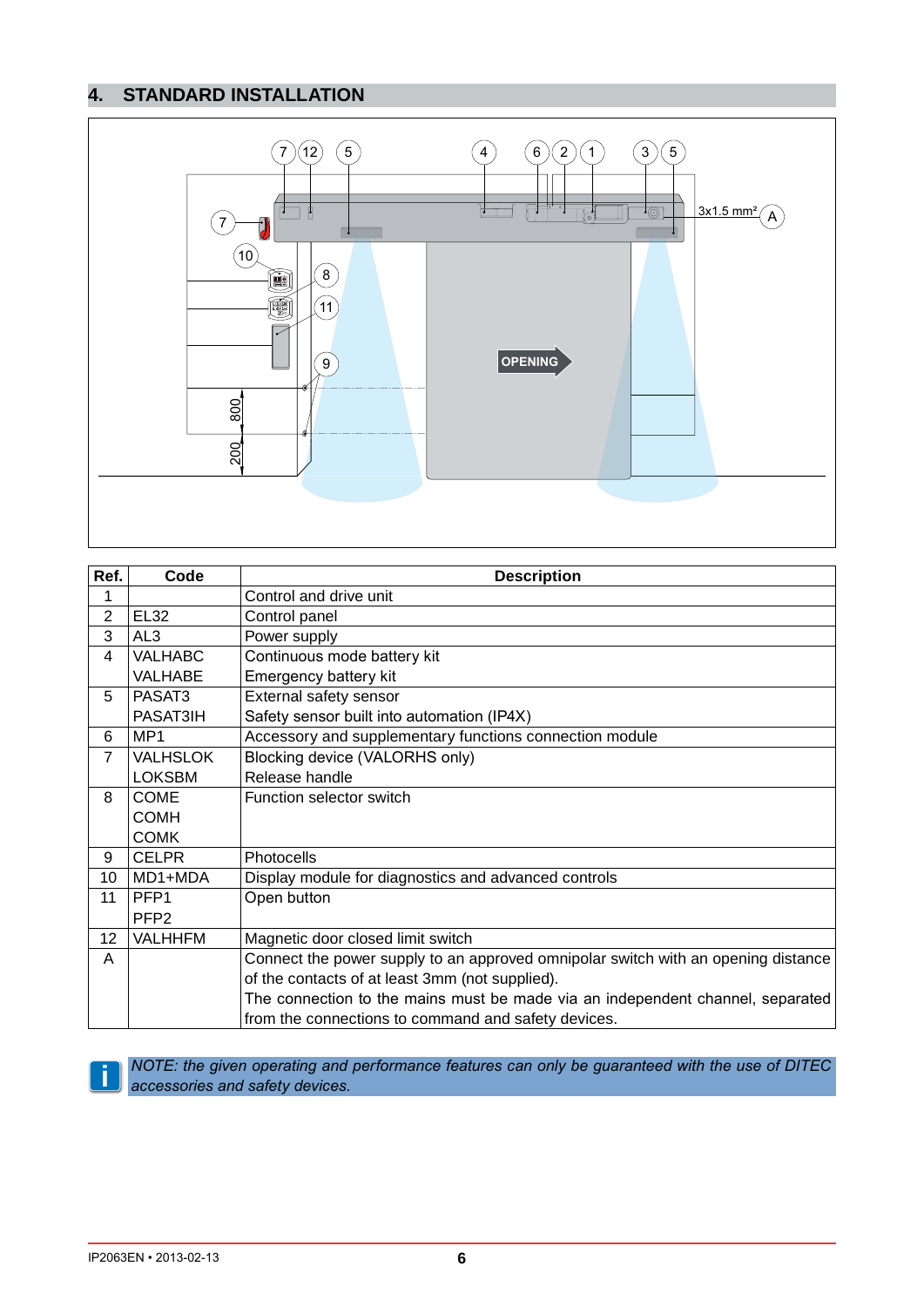#### 5. **VALORHH BOX FASTENING**



All of the measurements shown are expressed in millimetres (mm) unless otherwise indicated.

With the VALORHH automation units, when the door is at the completely closed position, it drops 10 mm and draws closer to the counter frame by 10 mm, causing the compression of the gaskets and thereby obtaining a hermetic seal.

In the figure there are the measurement units for wall installation of the VALORHH automation units, considering that the doors have been made of DITEC profiles series PAMH60.

If the PAMH60 door wing has lead-shielding (e.g. radiology department) refer to the measurements marked [\*]. Attach the box with M6Ø12 steel plug or else with 6MA screws. Distribute the attachment points at about every 800 mm.

To make installation easier, supplied mounting brackets [A] can be used.

Verify that the back of the box is perpendicular to the floor and not deformed in a longitudinal sense with respect to the form of the wall. If the wall were to be not perfectly straight and smooth it is necessary to arrange the attachment of metal plates to which the box will then be attached.



WARNING: the box must be securely fixed to the wall using a fastening that is suitable for the weight of the door wings.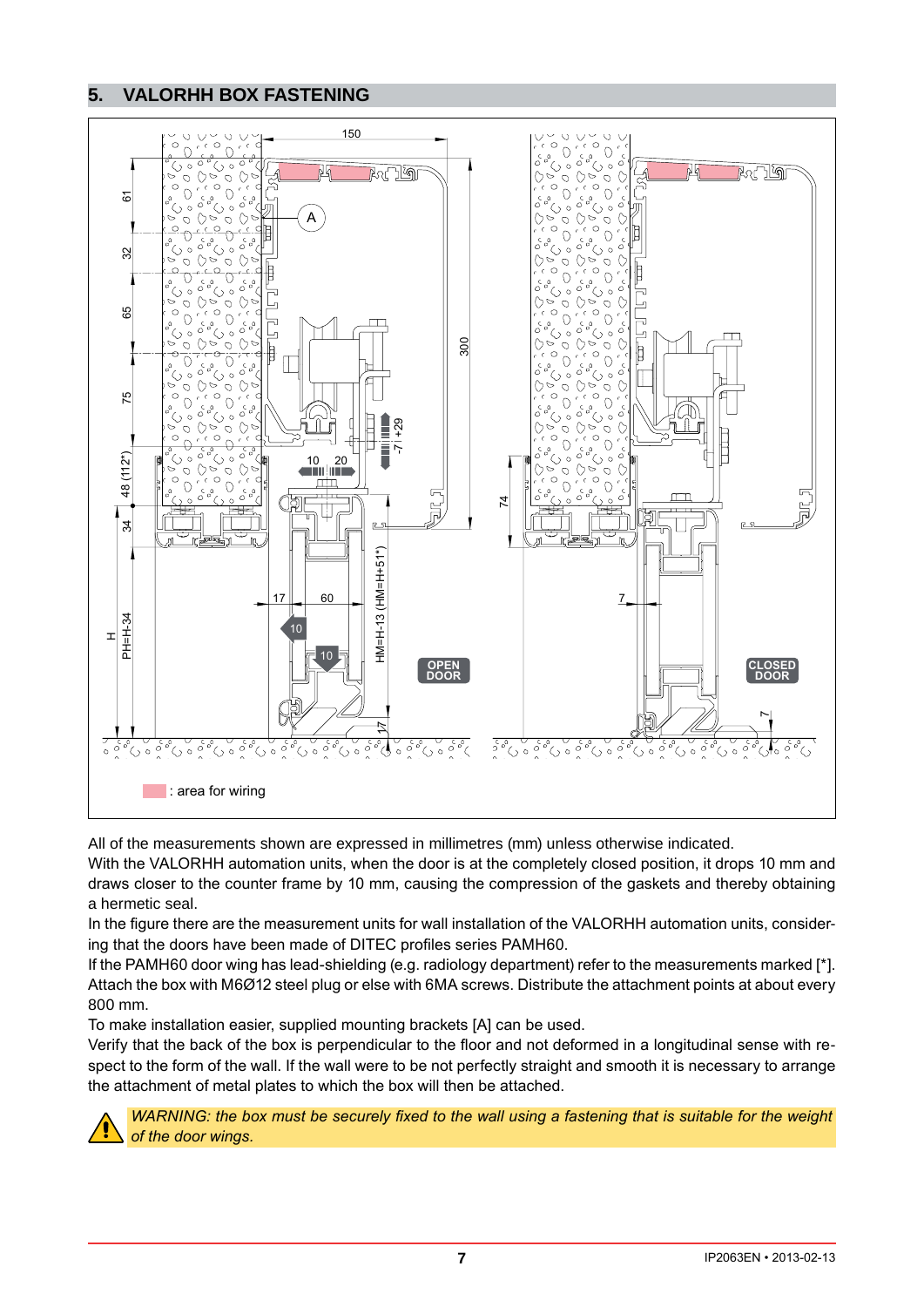

WARNING: fasten the automation to the wall so that the label [A] on the box coincides with the centre of the doorway.

**g**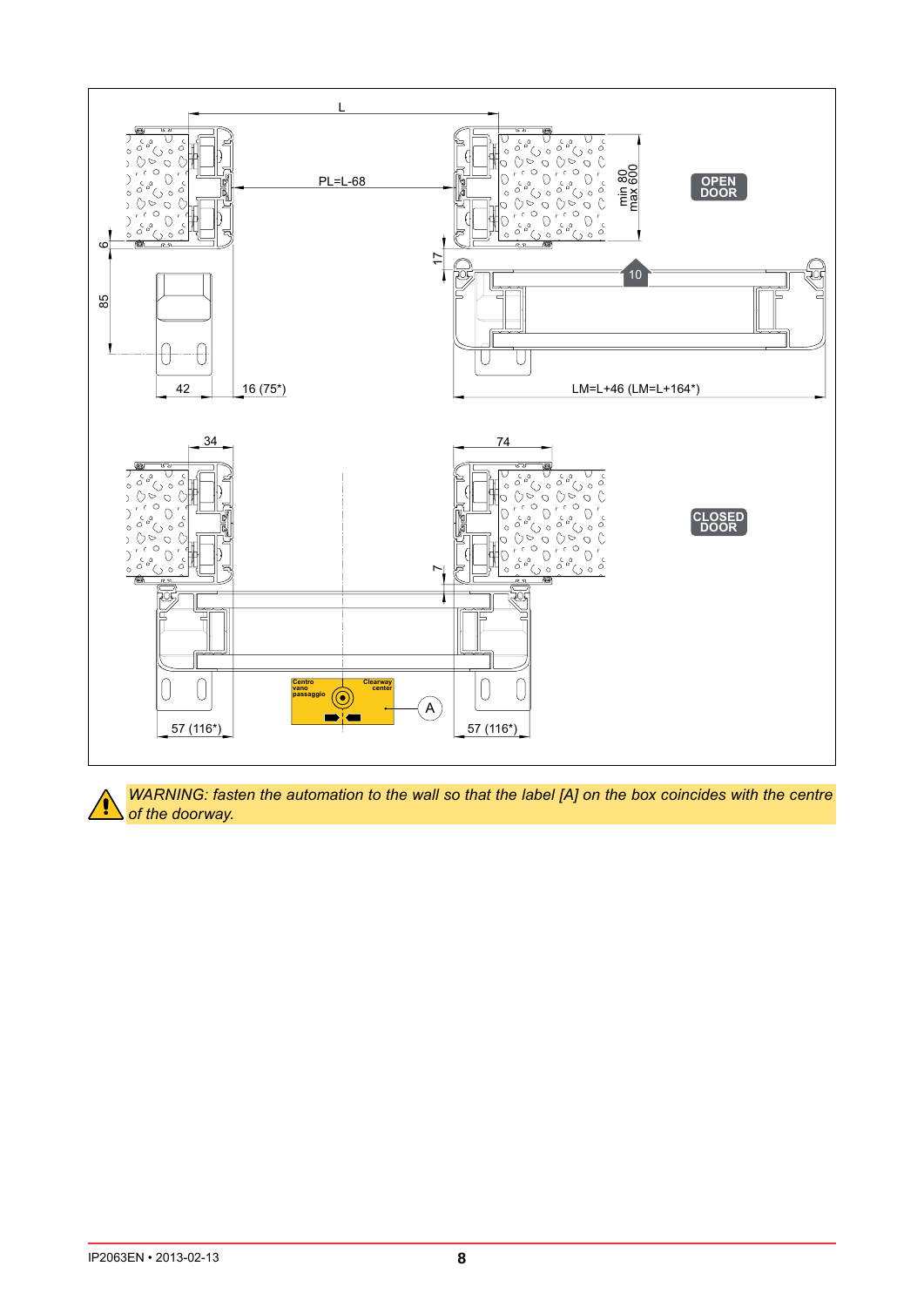#### **VALORHS BOX FASTENING** 6.



All of the measurements shown are expressed in millimetres (mm) unless otherwise indicated.

In the figure there are the measurement units for wall installation of the VALORHS automation units, considering that the doors have been made of DITEC profiles series PAMH60.

If the PAMH60 door wing has lead-shielding (e.g. radiology department) refer to the measurements marked [\*]. Attach the box with M6Ø12 steel plug or else with 6MA screws. Distribute the attachment points at about every 800 mm

To make installation easier, supplied mounting brackets [A] can be used.

Verify that the back of the box is perpendicular to the floor and not deformed in a longitudinal sense with respect to the form of the wall. If the wall were to be not perfectly straight and smooth it is necessary to arrange the attachment of metal plates to which the box will then be attached.



WARNING: the box must be securely fixed to the wall using a fastening that is suitable for the weight of the door wings.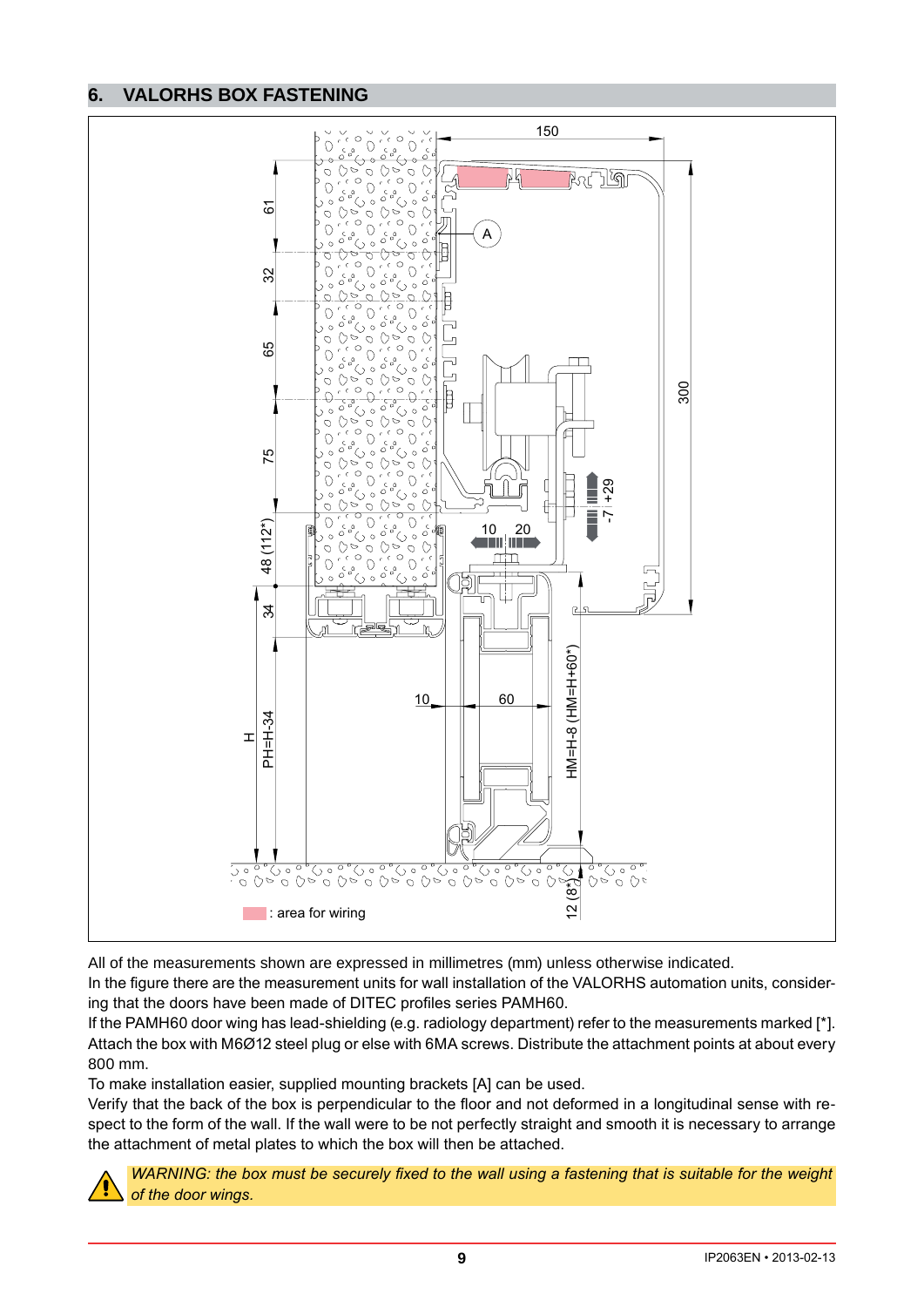

*NOTE: the figure refers to doors that open to the right. For doors that open to the left, the position of the door stop profiles must be reversed.*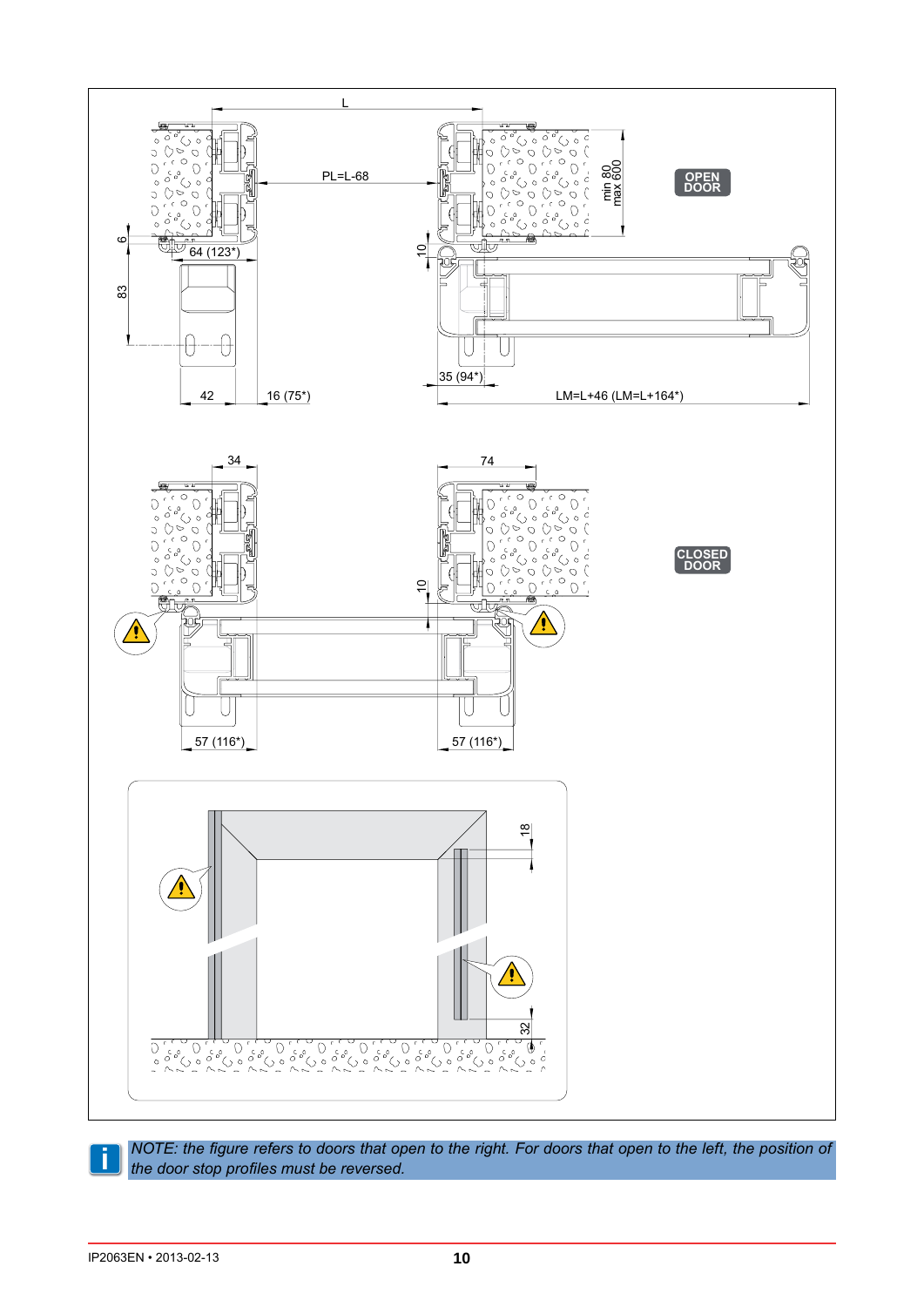#### **VALORHH DOOR WING INSTALLATION AND ADJUSTMENT**  $7.$



- Fix the carriages to the door wing using the screws [A] complying with the measurements shown in figure VALORHH2 for double-door wing automations, VALORHH1DX for singledoor automations with opening to the right and VALORHH1SX for single-door automations with opening to the left.
- Fit the pre-assembled door wing to the automation.
- Assemble the anti-derailing bracket [D] as indicated and adjust it so that it does not rub against the box. With the door wing closed, adjust the bracket [F] on the box so that the door wing cannot be lifted.
- Loosen screws [B], adjust the vertical position of the door wing using the screw [C] and fix the adjustment using screws [B];
- Move the door wing manually to check that it moves freely without friction.
- Check that the door wing is correctly lowered when fully closed and pushes against the counter frame.
- Fix the belt connecting bracket [E] to the carriage.

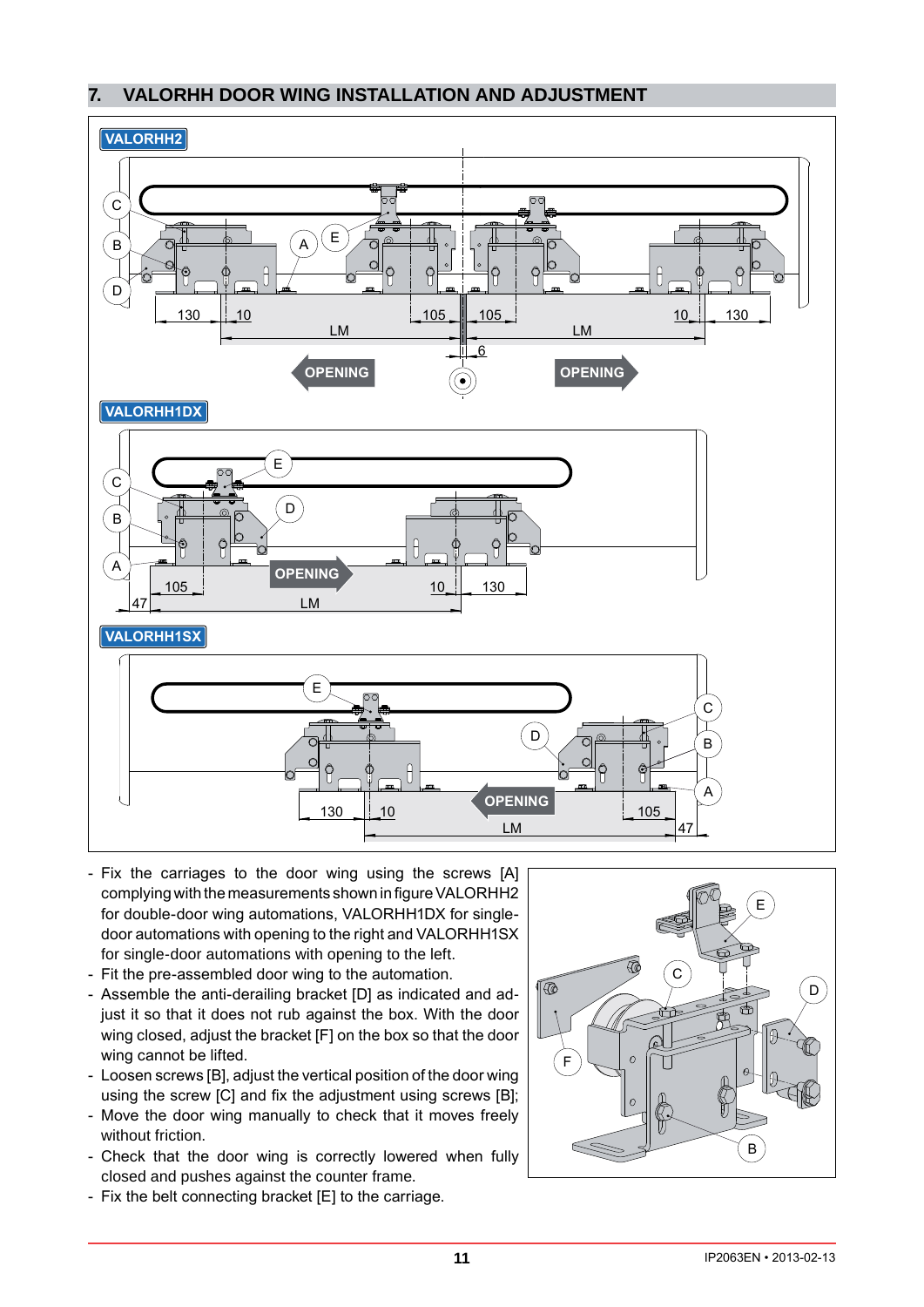#### **VALORHS DOOR WING INSTALLATION AND ADJUSTMENT** 8.



NOTE: if a second wheel [F] (KVALHS2RC kit) is added to increase the load bearing capacity of the automation, the adjustment screw [C] must be moved into a central position.

- Fix the carriages to the door wing using the screws [A] complying with the measurements shown in figure VALORHS2 for double-door wing automations, VALORHS1DX for singledoor automations with opening to the right and VALORHS1SX for single-door automations with opening to the left.
- Fit the pre-assembled door wing to the automation.
- Assemble the anti-derailing bracket [D] as indicated and adjust it so that it does not rub against the anti-derailing bracket and the box.
- Loosen screws [B], adjust the vertical position of the door wing using screw [C] and fix the adjustment using screws [B].
- Move the door manually to check that it moves freely with-out friction.
- Fix the belt connecting bracket [E] to the carriage.

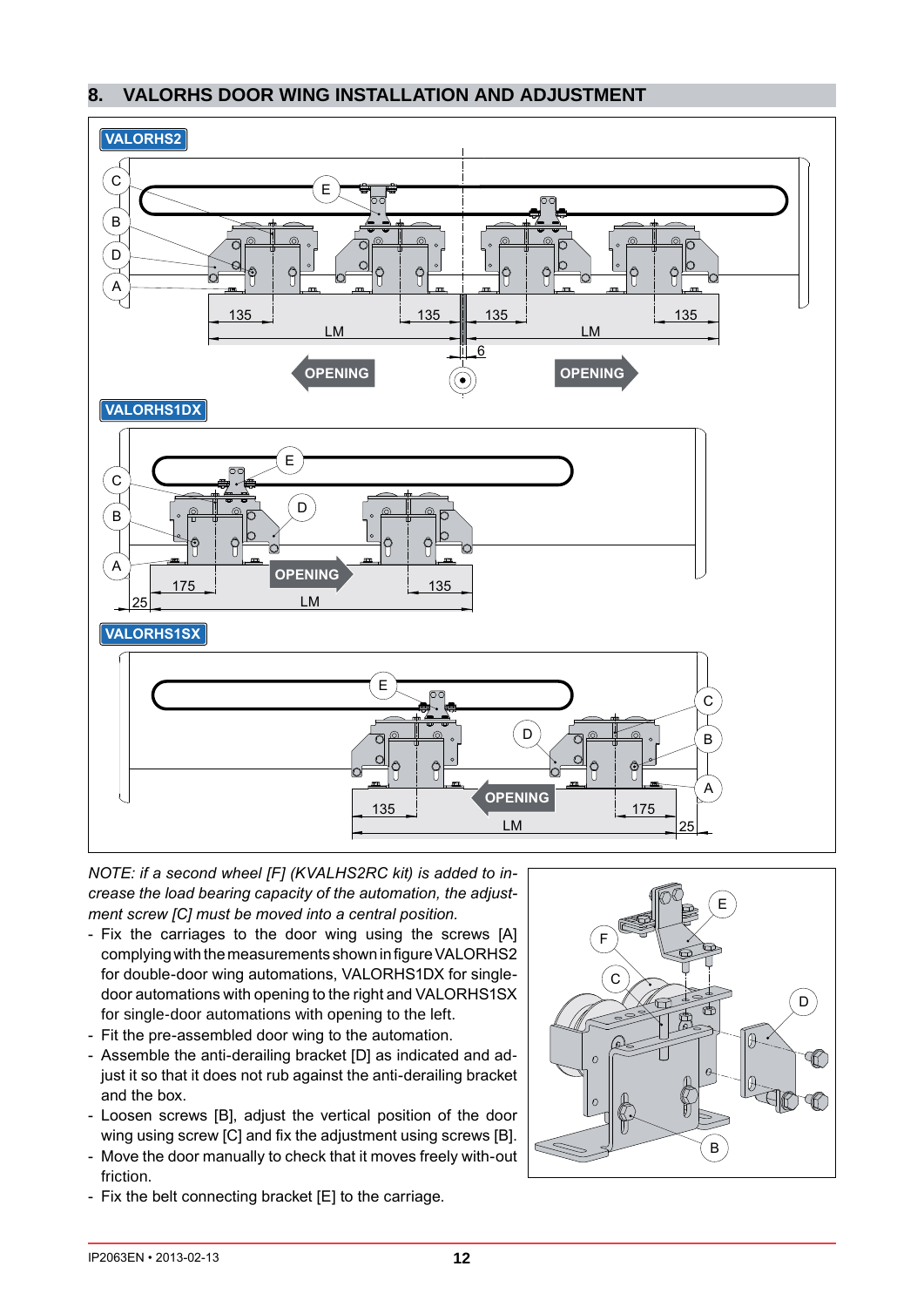#### **FLOOR GUIDE INSTALLATION** 9.

Ĭ



Install the floor guide for the PAMH60 door wing by complying with the measurements on page 8 [VALORHH], or on page 10 [VALORHS].

NOTE: with VALORHH automation units it is necessary to install 2 floor guides.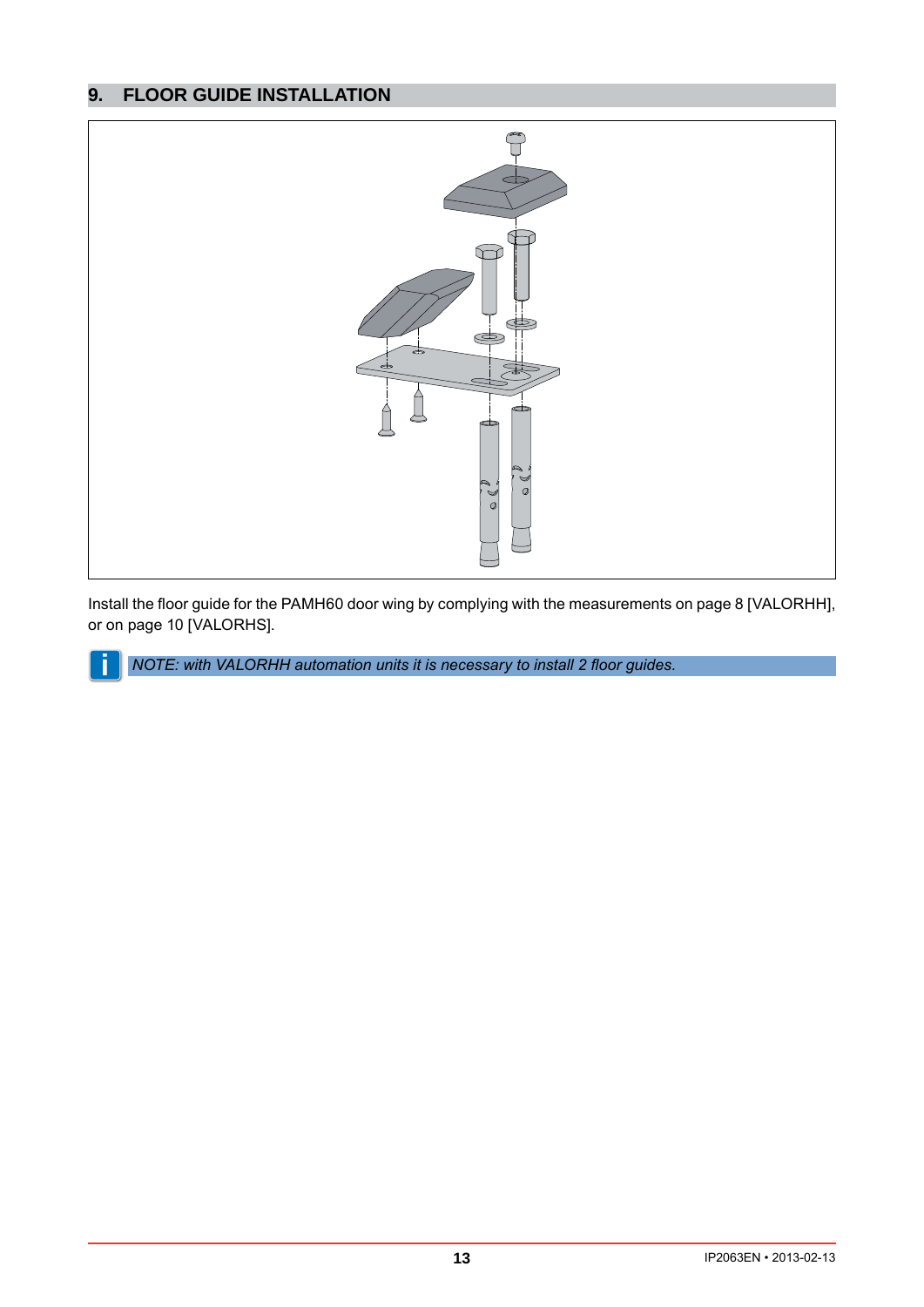# **10. BELT ADJUSTMENT**



Loosen the screws [A], unscrew screw [B] until the spring compresses to 22 mm (if the length of the automation is less than 2600 mm) or 20 mm (if the length of the automation is more than 2600 mm). Lock the adjustment by tightening screws [A].



WARNING: an incorrect adjustment prejudices the correct operation of the automation unit.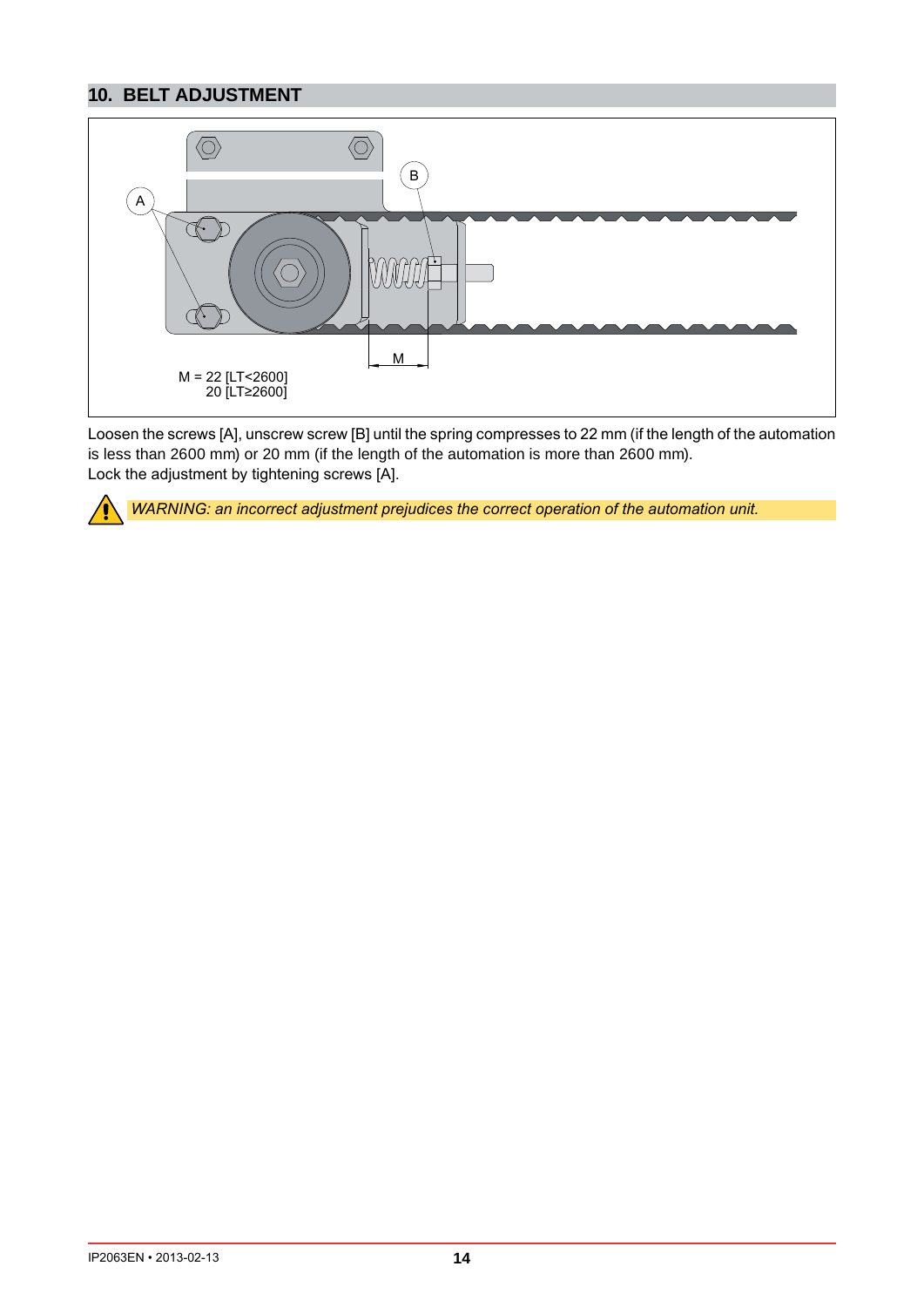# **11. LOCK DEVICE INSTALLATION**



- Fix the block hook bracket [A] to the carriage.  $\overline{a}$
- Bring the door wings to a closed position.  $\mathbf{r}$
- Fasten the VALHSLOK blocking device (only on VALORHS automations) to the box profile using the  $\overline{a}$ screws [B] provided.
- Align the blocking pin and the block hook bracket [A] and manually check that it operates correctly.  $\overline{a}$
- Lightly lubricate the blocking pin and the block hook bracket [A].  $\overline{a}$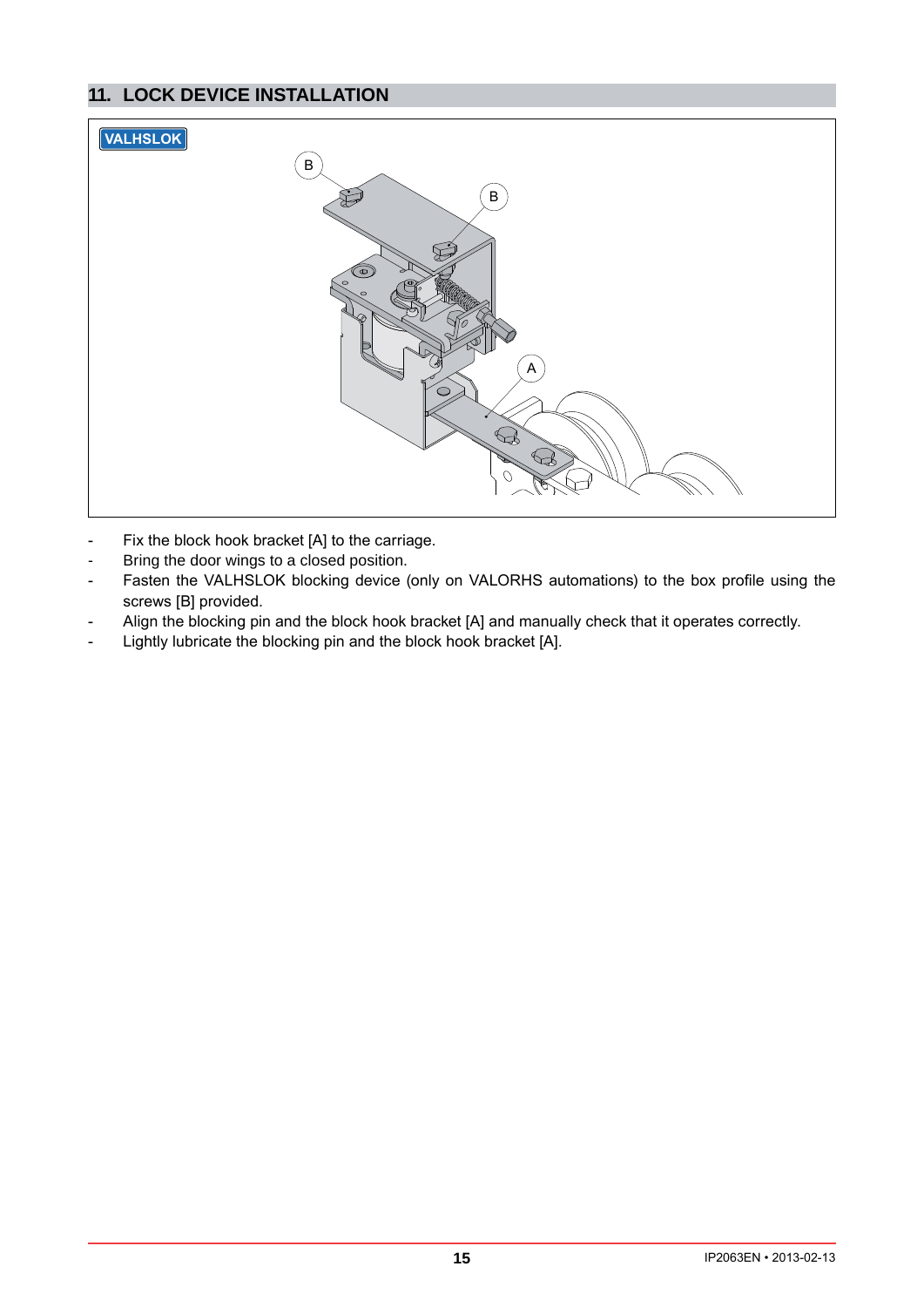# **12. CONNECTION OF POWER SUPPLY**



Before connecting the power supply, make sure the plate data correspond to that of the mains power supply.

An omnipolar disconnection switch with minimum contact gaps of 3 mm must be included in the mains supply. Check that upstream of the electrical installation there is an adequate residual current circuit breaker and a suitable overcurrent cutout.

Use a H05RN-F 3G1.5 or H05RR-F 3G1.5 type electric cable and connect to the terminals L (brown). N (blue).  $\bigoplus$  (yellow/green) in the automation. Make sure the yellow/green conductor is at least 30 mm longer than the brown and blue conductors.

Secure the cable using the special cable clamp and remove the outer sheath near the terminal only.

Connection to the mains power supply, in the section outside the automation, is made with independent channels and separated from the connections to the control and safety devices.

The channels must penetrate a few centimetres inside the automation thorough a hole maximum Ø16 mm. Make sure there are no sharp edges that may damage the power supply cable.

Make sure that the mains power supply (230 V) conductors and the accessory power supply (24 V) conductors are separate.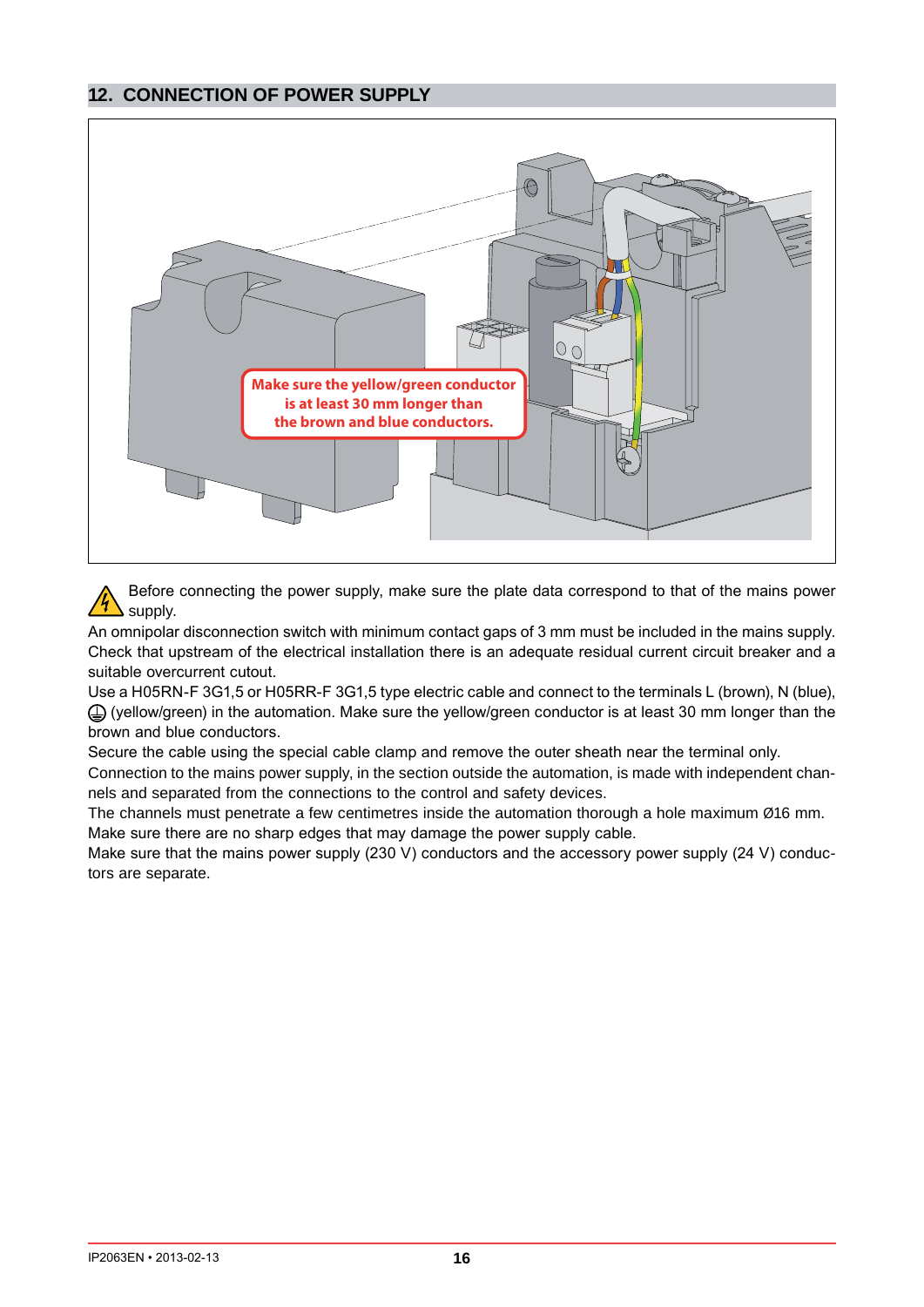# **13. ROUTINE MAINTENANCE PLAN**

Perform the following operations and checks every 6 months according to intensity of use of the automation. **Disconnect the 230 V~ power supply and batteries:**

- Clean the moving parts (the carriage quides and the floor quides).
- Check the belt tension.
- Clean sensors and photocells.
- Check the stability of the automatic system and make sure that all screws are correctly tightened.
- Check the alignment of the doors, the closing positions and the correct introduction of the blocking device.

### **Reconnect the 230 V~ power supply and batteries:**

- Check that the blocking system is working correctly.
- Check the stability of the door and that the movement is regular and without friction.
- Check that all control functions are operating correctly.
- Check that the photocells and safety sensors are operating correctly.
- Check that the door's developed powers are in accordance with applicable requlations.

### **On VALORHH automation with 160-200 kg door wing:**

- Replace the carriage wheels every 3 years or 100,000 cycles.
- Replace the gearmotor every 5 years or 200,000 cycles.

### **On VALORHS automation with 360-500 kg door wing:**

Replace the gearmotor every 5 years or 500,000 cycles.

**i** *NOTE: for spare parts see the spares price list.*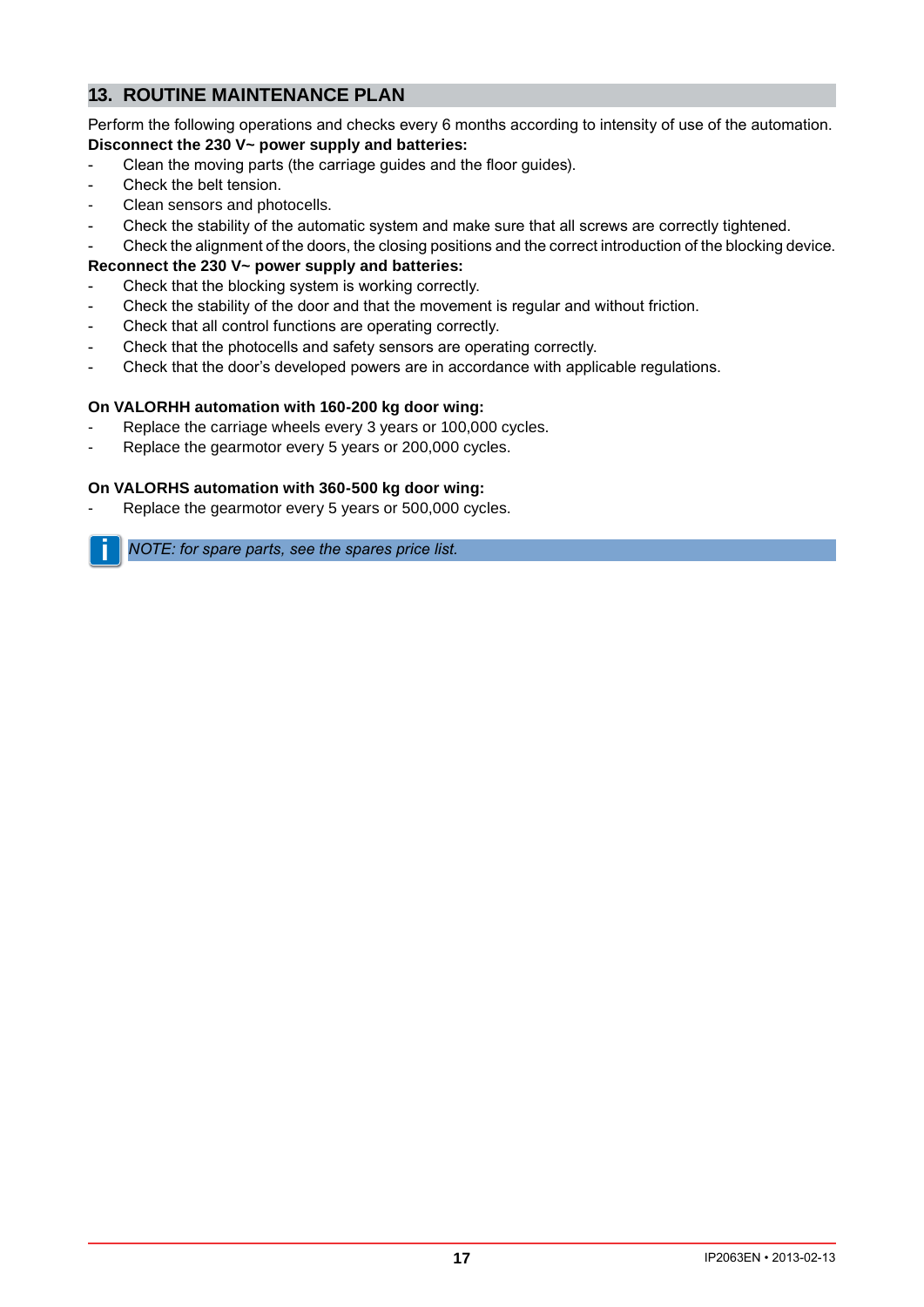

DITEC S.p.A. Via Mons. Banfi, 3 21042 Caronno P.lla (VA) Italy Tel. +39 02 963911 Fax +39 02 9650314 www.ditec.it ditec@ditecva.com

DITEC BELGIUM LOKEREN Tel. +32 9 3560051 Fax +32 9 3560052 www.ditecbelgium.be DITEC DEUTSCHLAND OBERURSEL<br>Tel. +49 6171 914150 Fax +49 6171 9141555 www.ditec-germany.de DITEC ESPAÑA ARENYS DE MAR Tel. +34 937958399<br>Fax +3 DITEC GOLD PORTA ERMESINDE-PORTUGAL Tel. +351 22 9773520 Fax +351 22 9773528/38 www.goldporta.com DITEC SWITZERLAND BALERNA Tel. +41 848 558855 Fax +41 91 6466127 www.ditecswiss.ch DITEC ENTREMATIC NORDIC LANDSKRONA-SWEDEN Tel. +46 418 514 50 Fax +46 418 511 63 www.ditecentrematic com DITEC TURCHIA ISTANBUL Tel. +90 21 28757850<br>Fax +90 21 28757798 www.ditec.com.tr DITEC AMERICA ORLANDO-FLORIDA-USA Tel. +1 407 8880699 Fax +1 407 8882237<br>www.d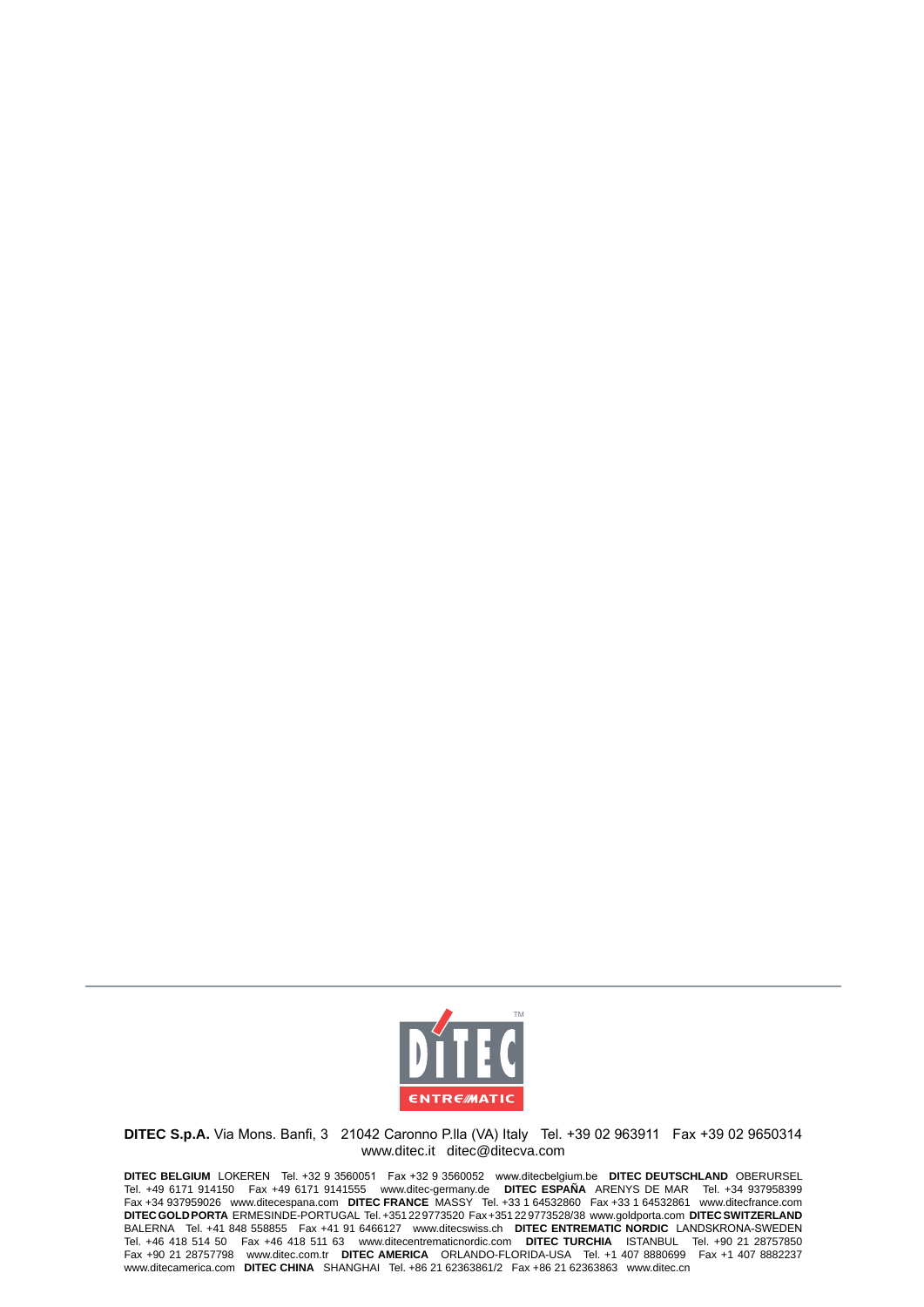# **VALOR** Sinster

<u>instructions</u>

# **14. OPERATING INSTRUCTIONS**



# **14.1 General safety precautions**

The following precautions are an integral and essential part of the product and must be supplied to the user. Read them carefully since they contain important information on safe installation, use and maintenance.

These instructions must be kept and forwarded to all possible future users of the system. This product must only be used for the specific purpose for which it was designed.

Any other use is to be considered improper and therefore dangerous. The manufacturer cannot be held responsible for any damage caused by improper, incorrect or unreasonable use.

This product should not be used by people (including children) with reduced physical, sensory or mental capabilities or lack of experience and knowledge unless they have been given supervision or instructions concerning the use of the appliance by a person responsible for their safety.

Avoid operating in the proximity of the hinges or moving mechanical parts.

Do not enter within the operating range of the motorized door while it is moving.

Do not block the movement of the motorized door since this may be dangerous.

Do not allow children to play or stay within the operating range of the motorized door.

Keep remote controls and/or any other control devices out of the reach of children in order to avoid possible involuntary activation of the motorized door.

In the event of fault or malfunctioning of the product, turn off the power supply switch, do not attempt to repair or intervene directly and contact only qualified personnel.

Failure to comply with the above may cause a dangerous situation.

All cleaning, maintenance or repair work must be carried out by qualified personnel.

To ensure that the system works efficiently and correctly, the manufacturer's indications must be complied with and routine maintenance of the motorized door must be performed by qualified personnel.

In particular, regular checks are recommended in order to verify that the safety devices are operating correctly. All installation, maintenance and repair work must be documented and made available to the user.

The correct disposal of electric and electronic equipment, waste batteries and accumulators, the user POI THE COLLECT UISPOSED OF SIGNIFIED AND THE COLLECTION FACILITIES.<br>A must take such products to the designated municipal collection facilities.